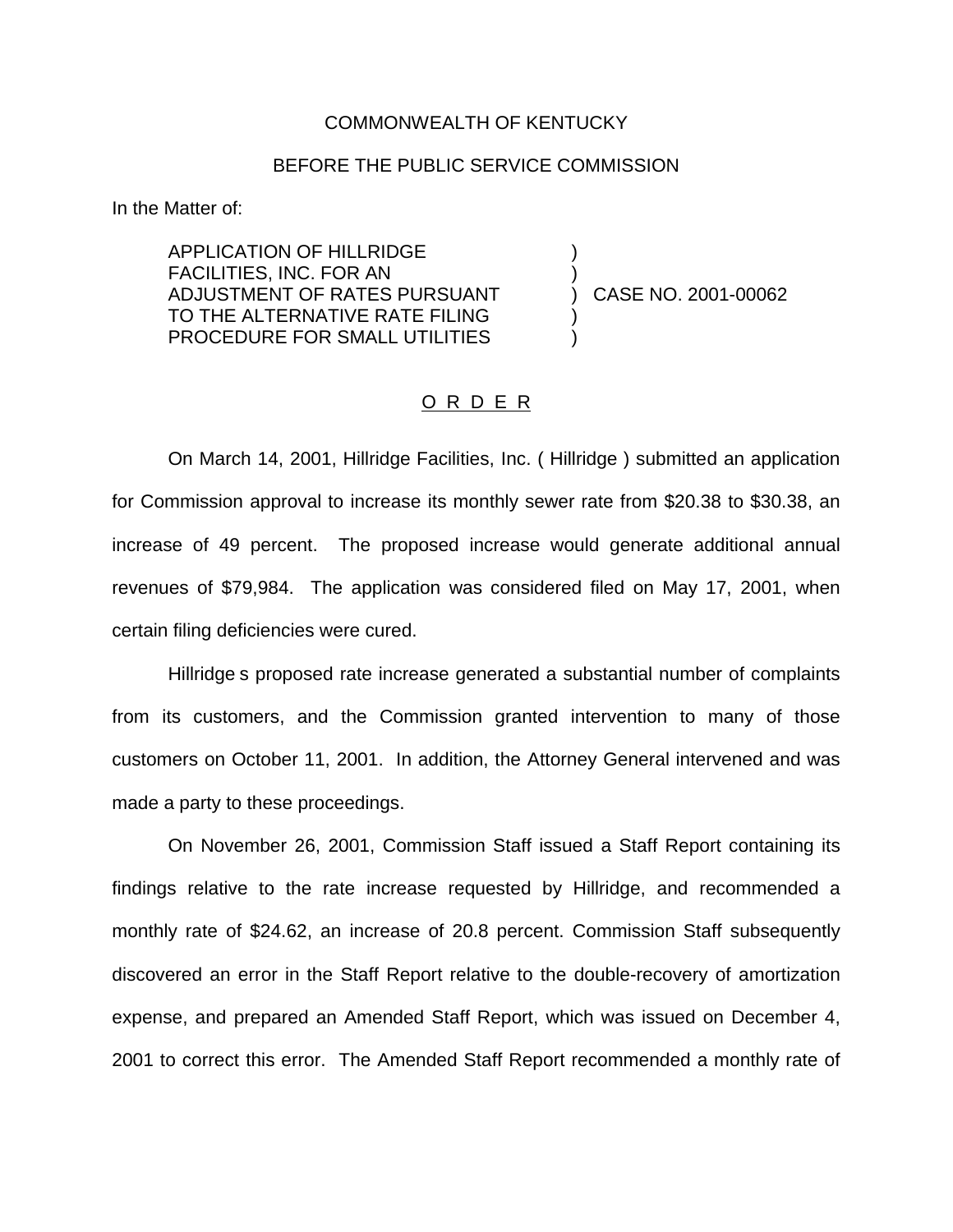\$24.13. All parties were given 10 days in which to file comments or request a hearing or informal conference relative to the Staff Report and the Amended Staff Report.

In response to the Staff Report, intervenors James L. and Carol Whitledge filed comments by letter dated December 3, 2001, wherein they requested a hearing and/or informal conference, and indicated that they considered the 20.8 percent increase recommended within the Staff Report to be excessive without specific improvements included in the operating revenue to improve the appearance and operation of the Hillridge sewer treatment plant. The Commission, by its Order dated December 21, 2001, noted that the filed comments involved the question of service quality and its effect on the rate increase, and further noted that the Supreme Court of Kentucky has prohibited consideration of service issues in rate determinations. Therefore, the Commission established a hearing date of January 29, 2002 on the rate issues, subject to cancellation if no witness list or summary of testimony germane to the rate issues was filed by January 22, 2002. Because no witness list or summary of testimony was filed by the due date, the Commission issued an Order on January 25, 2002, which cancelled the scheduled hearing.

The Commission, after consideration of the evidence of record and being sufficiently advised, finds that:

1. The recommendations and findings contained in the Staff Report and the Amended Staff Report are supported by the evidence of record, are reasonable, and should be adopted as the findings of the Commission.

2. The rate in Appendix A, which is attached hereto and incorporated herein, is the fair, just, and reasonable rate for Hillridge and will produce gross annual sewer

-2-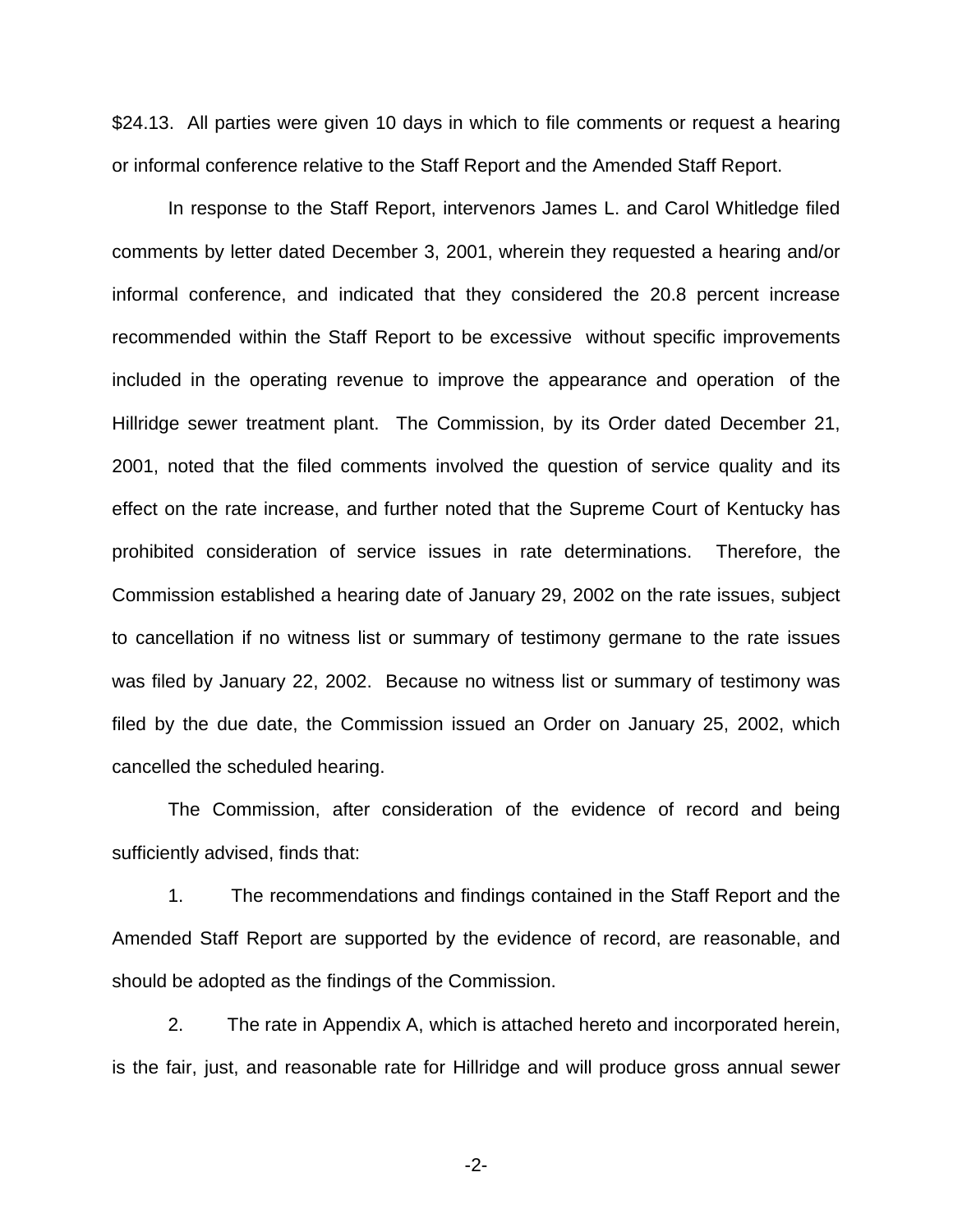revenues of \$201,218. This rate will allow Hillridge sufficient revenues to meet its operating expenses.

3. The rate proposed by Hillridge would produce revenues in excess of those found reasonable herein and should be denied pursuant to KRS 278.030 (1).

IT IS THEREFORE ORDERED that:

1. The rate proposed by Hillridge in its application is hereby denied.

2. The rate in Appendix A is approved for service rendered by Hillridge on and after the date of this Order.

3. Within 30 days of the date of this Order, Hillridge shall file with the Commission its revised tariff setting out the rate approved herein in conformance with 807 KAR 5:011.

Done at Frankfort, Kentucky, this 31<sup>st</sup> day of January, 2002.

By the Commission

ATTEST: